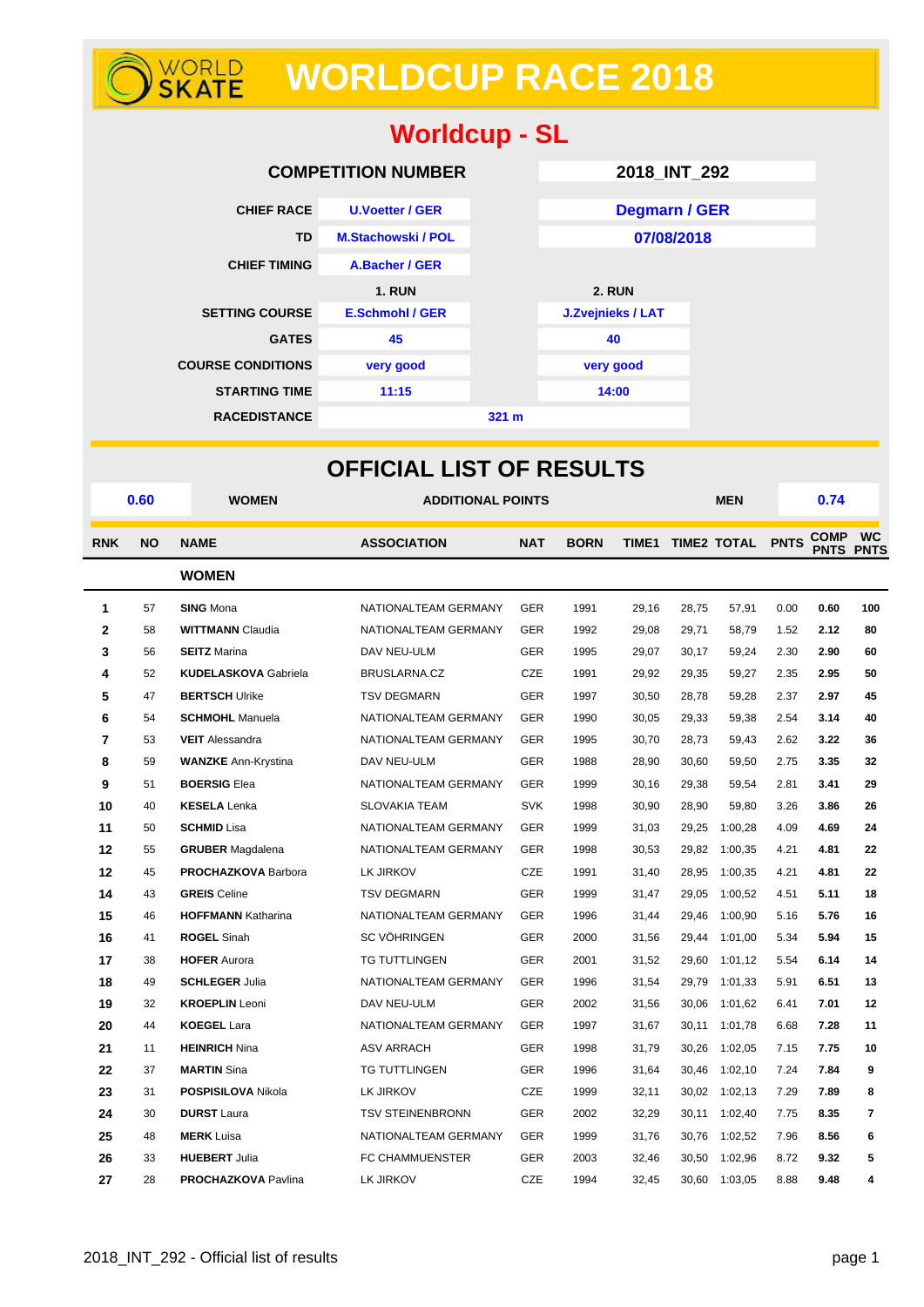## **OFFICIAL LIST OF RESULTS**

|            | 0.60      | <b>WOMEN</b>                 | <b>ADDITIONAL POINTS</b> |            |             |              |       | <b>MEN</b>         |             | 0.74                       |                          |  |
|------------|-----------|------------------------------|--------------------------|------------|-------------|--------------|-------|--------------------|-------------|----------------------------|--------------------------|--|
| <b>RNK</b> | <b>NO</b> | <b>NAME</b>                  | <b>ASSOCIATION</b>       | <b>NAT</b> | <b>BORN</b> | <b>TIME1</b> |       | <b>TIME2 TOTAL</b> | <b>PNTS</b> | <b>COMP</b><br><b>PNTS</b> | <b>WC</b><br><b>PNTS</b> |  |
| 28         | 42        | <b>GRUBER Luzia</b>          | <b>FC CHAMMUENSTER</b>   | <b>GER</b> | 2000        | 32,95        | 30,45 | 1:03,40            | 9.48        | 10.08                      | 3                        |  |
| 29         | 35        | <b>MARTINEZ MORAIZ Maria</b> | EQUIPO NACIONAL - ESPANA | <b>ESP</b> | 1993        | 32,68        | 30,78 | 1:03,46            | 9.58        | 10.18                      | $\mathbf{2}$             |  |
| 30         | 9         | <b>OSTNER Lisa</b>           | TSV GERZEN               | <b>GER</b> | 2001        | 32,97        | 30,69 | 1:03,66            | 9.93        | 10.53                      | 1                        |  |
| 31         | 34        | <b>GANN</b> Leah             | TSV STEINENBRONN         | <b>GER</b> | 1999        | 32,30        | 31,52 | 1:03,82            | 10.21       | 10.81                      |                          |  |
| 32         | 27        | <b>SCHREIBER Lisa</b>        | TSV STEINENBRONN         | <b>GER</b> | 2000        | 33,27        | 30.84 | 1:04,11            | 10.71       | 11.31                      |                          |  |
| 33         | 22        | <b>ZAISS</b> Josefin         | TSV STEINENBRONN         | <b>GER</b> | 2004        | 33,89        | 31.14 | 1:05,03            | 12.29       | 12.89                      |                          |  |
| 34         | 25        | <b>BOERSIG Mira</b>          | NATIONALTEAM GERMANY     | <b>GER</b> | 1995        | 33,88        | 31.19 | 1:05.07            | 12.36       | 12.96                      |                          |  |
| 35         | 23        | <b>MUENCH</b> Anna-Sophie    | <b>FC CHAMMUENSTER</b>   | <b>GER</b> | 2001        | 33,35        | 32,01 | 1:05,36            | 12.86       | 13.46                      |                          |  |
| 36         | 36        | <b>MERK</b> Hannah           | TG TUTTLINGEN            | <b>GER</b> | 2001        | 31,69        | 39,26 | 1:10,95            | 22.52       | 23.12                      |                          |  |
|            |           |                              |                          |            |             |              |       |                    |             |                            |                          |  |

#### **not in valuation**

| 1              | <b>COLOMBO Lisa</b>           | <b>ENJOY SKI TEAM</b>              | <b>ITA</b> | 2004 | NIZ <sub>2</sub> |
|----------------|-------------------------------|------------------------------------|------------|------|------------------|
| $\overline{2}$ | <b>FILISETTI Sara</b>         | <b>ENJOYSKI TEAM</b>               | <b>ITA</b> | 2004 | NQ <sub>2</sub>  |
| 3              | <b>MAIER</b> Jaqueline        | <b>TSV DEGMARN</b>                 | <b>GER</b> | 2002 | NAS <sub>1</sub> |
| 4              | <b>MINDER Ursina</b>          | <b>SWISS SELECTION</b>             | SUI        | 1989 | NQ <sub>2</sub>  |
| 5              | <b>RONDI</b> Giulia           | <b>BAZ SNOW RACE</b>               | <b>ITA</b> | 2003 | NQ <sub>2</sub>  |
| 6              | <b>STREHLE Amelie</b>         | TV UNTERLENNINGEN                  | <b>GER</b> | 2004 | NQ <sub>2</sub>  |
| 7              | <b>BLANKENHORN Lisa</b>       | <b>TSV DEGMARN</b>                 | <b>GER</b> | 2000 | NQ <sub>2</sub>  |
| 8              | <b>HOFMANN Hannah</b>         | <b>TSV DEGMARN</b>                 | <b>GER</b> | 2003 | NQ <sub>2</sub>  |
| 10             | <b>WAIBEL Alicia</b>          | <b>TSV HAARBACH</b>                | <b>GER</b> | 1997 | NIZ <sub>1</sub> |
| 12             | <b>WERNER Carolin</b>         | <b>TSV STEINENBRONN</b>            | <b>GER</b> | 2002 | NQ <sub>2</sub>  |
| 13             | <b>BIANCHI</b> Alice          | <b>ENJOY SKI TEAM</b>              | <b>ITA</b> | 2000 | NQ <sub>2</sub>  |
| 14             | <b>KÄHNE</b> Hanna            | <b>SC FUERSTENFELDBRUCK</b>        | <b>GER</b> | 2002 | NQ <sub>2</sub>  |
| 15             | <b>ANCICOVA Terezia</b>       | <b>SLOVAKIA TEAM</b>               | <b>SVK</b> | 2001 | NQ <sub>2</sub>  |
| 16             | <b>ODERMATT</b> Brenda        | <b>INLINE TEAM SWISS SELECTION</b> | SUI        | 1997 | DIS <sub>2</sub> |
| 17             | <b>NOGOVA Ema</b>             | LK BABA PEZINOK                    | <b>SVK</b> | 2003 | NQ <sub>2</sub>  |
| 18             | <b>SCHOEDLBAUER Elisabeth</b> | <b>FC CHAMMUENSTER</b>             | <b>GER</b> | 2004 | NQ <sub>2</sub>  |
| 19             | <b>ROGEL Vanessa</b>          | <b>SC VÖHRINGEN</b>                | <b>GER</b> | 2003 | NQ <sub>2</sub>  |
| 20             | <b>TICHA Barbora</b>          | <b>SLOVAKIA TEAM</b>               | <b>SVK</b> | 2001 | NQ <sub>2</sub>  |
| 21             | <b>ZAKOVA Martina</b>         | LK JIRKOV                          | <b>CZE</b> | 2004 | NQ <sub>2</sub>  |
| 24             | <b>LIPTAKOVA Barbora</b>      | <b>SLOVAKIA TEAM</b>               | <b>SVK</b> | 1997 | DIS <sub>1</sub> |
| 26             | <b>ZEH Luisa</b>              | <b>TG TUTTLINGEN</b>               | <b>GER</b> | 2000 | NQ <sub>2</sub>  |
| 29             | <b>WALLIMANN Noemi</b>        | <b>INLINE TEAM SWISS SELECTION</b> | SUI        | 2001 | DIS <sub>2</sub> |
| 39             | <b>COLOMBO</b> Irene          | <b>ENJOY SKI TEAM</b>              | <b>ITA</b> | 2000 | NIZ <sub>2</sub> |

#### **MEN**

| 1            | 128 | <b>ORTEL Sven</b>       | NATIONALTEAM GERMANY | <b>GER</b> | 1996 | 27.29 | 24.24 | 51.53 | 0.00 | 0.74 | 100 |
|--------------|-----|-------------------------|----------------------|------------|------|-------|-------|-------|------|------|-----|
| $\mathbf{2}$ | 127 | <b>WALZ</b> Marco       | NATIONALTEAM GERMANY | <b>GER</b> | 1990 | 27.46 | 24.64 | 52,10 | 1.11 | 1.85 | 80  |
| 3            | 124 | <b>ZVEJNIEKS Miks</b>   | <b>SK VIRSOTNE</b>   | LAT        | 1995 | 27.42 | 24.84 | 52.26 | 1.42 | 2.16 | 60  |
| 4            | 126 | <b>ZOERLEIN Manuel</b>  | DAV NEU-ULM          | <b>GER</b> | 1994 | 27.64 | 24.65 | 52.29 | 1.47 | 2.21 | 50  |
| 5            | 125 | <b>BERTSCH Joerg</b>    | NATIONALTEAM GERMANY | <b>GER</b> | 1992 | 27.53 | 24.82 | 52.35 | 1.59 | 2.33 | 45  |
| 6            | 122 | <b>DOMS</b> Moritz      | NATIONALTEAM GERMANY | <b>GER</b> | 1996 | 28.12 | 25.61 | 53.73 | 4.27 | 5.01 | 40  |
|              | 120 | <b>SING Noah</b>        | NATIONALTEAM GERMANY | <b>GER</b> | 1995 | 28,52 | 26,00 | 54,52 | 5.80 | 6.54 | 36  |
| 8            | 113 | LOEW Maximilian         | <b>SGK ROTENBURG</b> | <b>GER</b> | 2001 | 28.52 | 26,34 | 54.86 | 6.46 | 7.20 | 32  |
| 9            | 121 | <b>SCHACHTNER Simon</b> | NATIONALTEAM GERMANY | <b>GER</b> | 1996 | 28.64 | 26.34 | 54.98 | 6.70 | 7.44 | 29  |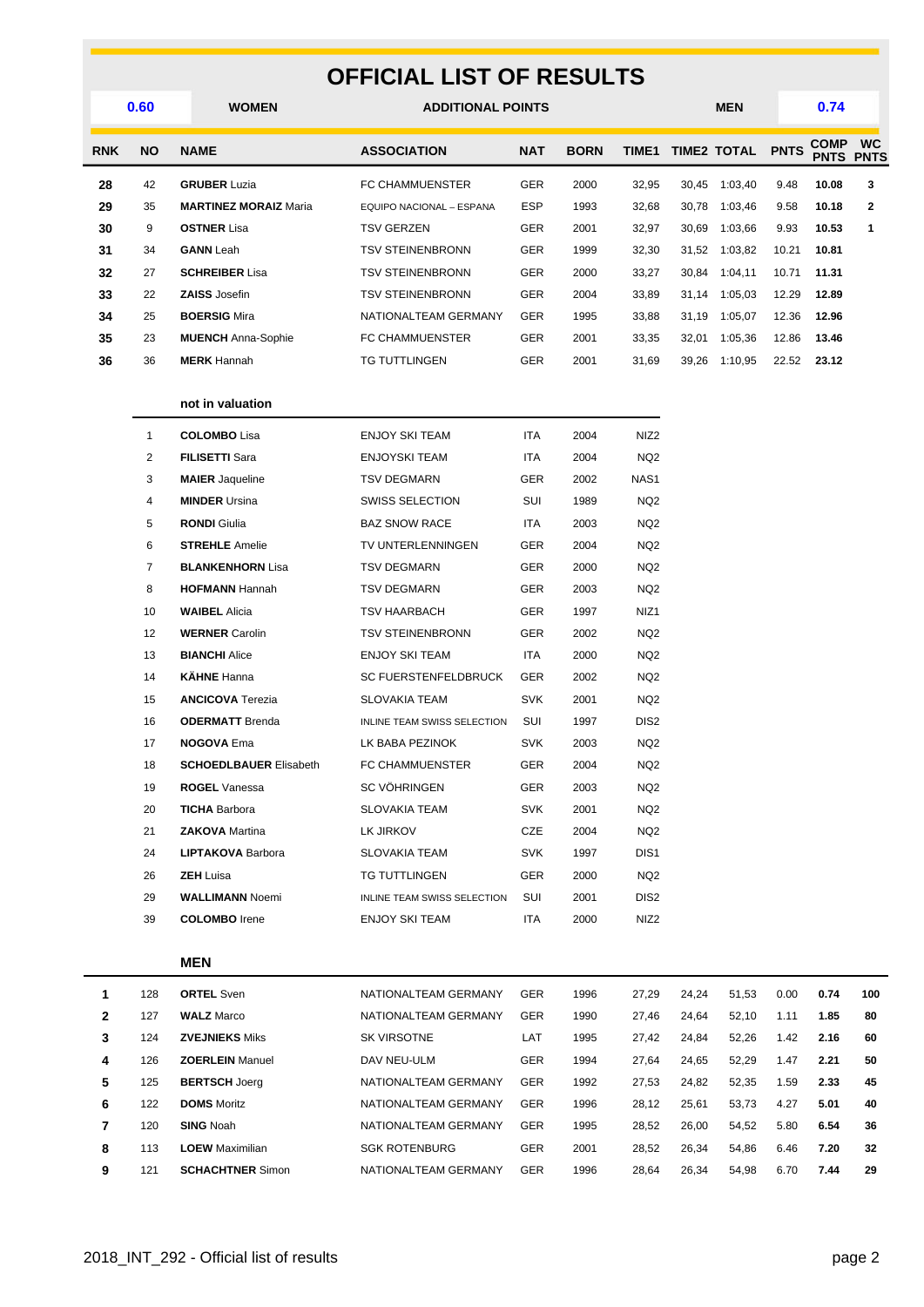#### **OFFICIAL LIST OF RESULTS WOMEN ADDITIONAL POINTS MEN 0.60 0.74 RNK NO NAME ASSOCIATION NAT BORN TIME1 TIME2 TOTAL PNTS COMP COMP**<br>**PNTS WC PNTS** 118 **SCHWAB** Sebastian DAV NEU-ULM GER 1991 28,82 26,42 55,24 7.20 **7.94 26** 119 **WAIBEL** Moritz NATIONALTEAM GERMANY GER 2000 28,33 26,97 55,30 7.32 **8.06 24** 117 **SCHOEDLBAUER** Maximilian NATIONALTEAM GERMANY GER 2000 28,94 26,86 55,80 8.29 **9.03 22** 123 **WALZ** Ricco TSV STEINENBRONN GER 1992 29,08 27,22 56,30 9.26 **10.00 20** 116 **WLCEK** Manuel NATIONALTEAM GERMANY GER 1999 29,24 27,40 56,64 9.92 **10.66 18** 92 **PUERTO TOPFER** Pau EQUIPO NACIONAL – ESPANA ESP 2000 29,54 27,76 57,30 11.20 **11.94 16** 114 **SEEBERGER** Luca DAV NEU-ULM GER 2000 29,65 28,22 57,87 12.30 **13.04 15** 112 **RABENBAUER** Florian ASV ARRACH GER 2001 29,93 28,18 58,11 12.77 **13.51 14** 111 **ZVEJNIEKS** Davis SK VIRSOTNE LAT 1998 29,93 28,43 58,36 13.25 **13.99 13** 108 **PRINZING** Moritz TV NEIDLINGEN GER 2003 30,26 28,20 58,46 13.45 **14.19 12** 109 **STIMPFLE** Patrick DJK RG WERTACHTAL GER 1980 30,34 28,39 58,73 13.97 **14.71 11** 74 **OSTNER** Julian TSV GERZEN GER 2002 29,87 28,91 58,78 14.07 **14.81 10** 110 **YOSHIHARA** Takanobu TEAM JAPAN JPN 1986 31,11 28,59 59,70 15.85 **16.59 9** 104 **PROCHAZKA** Tomas LK JIRKOV CZE 1965 30,66 29,05 59,71 15.87 **16.61 8** 103 **GOEKELER** Luca TV UNTERLENNINGEN GER 2001 30,24 29,50 59,74 15.93 **16.67 7** 106 **LIPTAK** Simon SLOVAKIA TEAM SVK 2001 30,95 28,84 59,79 16.03 **16.77 6** 97 **THAMER** Flynn SGK ROTENBURG GER 2003 31,23 29,00 1:00,23 16.88 **17.62 5** 102 **SCHREIBER** Moritz TSV STEINENBRONN GER 2002 31,26 29,30 1:00,56 17.52 **18.26 4**

| 28 | 75  | <b>STIMPFLE Francis</b>   | DJK RG WERTACHTAL           | <b>GER</b> | 1989 | 31,07 | 29,53 | 1:00,60 | 17.60 | 18.34 |   |
|----|-----|---------------------------|-----------------------------|------------|------|-------|-------|---------|-------|-------|---|
| 29 | 105 | <b>ADAM</b> Alexandr      | <b>KL TURNOV</b>            | <b>CZE</b> | 1997 | 31,01 | 29,67 | 1:00,68 | 17.76 | 18.50 | 2 |
| 30 | 76  | <b>CORONINI</b> Francesco | <b>ENJOY SKI TEAM</b>       | <b>ITA</b> | 2003 | 31,39 | 29,81 | 1:01,20 | 18.77 | 19.51 | 1 |
| 31 | 94  | <b>SCHIFT Matthis</b>     | SKICLUB KUENZELSAU          | <b>GER</b> | 1997 | 31,81 | 29.43 | 1:01.24 | 18.84 | 19.58 |   |
| 32 | 95  | <b>ZISTLER Sigi</b>       | <b>FC CHAMMUENSTER</b>      | <b>GER</b> | 1959 | 32,28 | 29,95 | 1:02,23 | 20.76 | 21.50 |   |
| 33 | 91  | <b>WLCEK Dominik</b>      | TG TUTTLINGEN               | <b>GER</b> | 2003 | 32,62 | 30.48 | 1:03,10 | 22.45 | 23.19 |   |
| 34 | 107 | <b>RUMP</b> Jannis        | DAV NEU-ULM                 | <b>GER</b> | 2002 | 32,73 | 30.62 | 1:03,35 | 22.94 | 23.68 |   |
| 35 | 96  | <b>ROESSLER Robert</b>    | <b>SKI CLUB KRUSNOBORCI</b> | <b>CZE</b> | 1997 | 32,69 | 30,87 | 1:03,56 | 23.35 | 24.09 |   |
| 36 | 100 | <b>AMBROS Dusan</b>       | <b>SLOVAKIA TEAM</b>        | <b>SVK</b> | 1969 | 32,97 | 30.78 | 1:03,75 | 23.71 | 24.45 |   |
| 37 | 90  | <b>WIECKER Christian</b>  | TSV STEINENBRONN            | <b>GER</b> | 1998 | 32,98 | 30.86 | 1:03,84 | 23.89 | 24.63 |   |
| 38 | 99  | <b>MELZI</b> Marco        | A.S.D. PATTINATORI TORINO   | <b>ITA</b> | 1969 | 32,88 | 31,21 | 1:04,09 | 24.37 | 25.11 |   |
| 39 | 78  | <b>KELLER Roland</b>      | <b>TG TUTTLINGEN</b>        | <b>GER</b> | 2004 | 32,81 | 31.44 | 1:04.25 | 24.68 | 25.42 |   |
|    |     |                           |                             |            |      |       |       |         |       |       |   |

|  | not in valuation |
|--|------------------|
|  |                  |

| 71 | <b>DENNER</b> Michael   | <b>TSV DEGMARN</b>                 | <b>GER</b> | 1973 | NQ <sub>2</sub>  |
|----|-------------------------|------------------------------------|------------|------|------------------|
| 72 | <b>ZAEHLE Florian</b>   | TV UNTERLENNINGEN                  | <b>GER</b> | 2004 | NQ <sub>2</sub>  |
| 73 | <b>SEEBERGER Silvan</b> | DAV NEU-ULM                        | <b>GER</b> | 2004 | NAS <sub>1</sub> |
| 77 | <b>POSPISIL Lukas</b>   | LK JIRKOV                          | <b>CZE</b> | 2003 | NQ <sub>2</sub>  |
| 79 | <b>NOGA Marek</b>       | LK BABA PEZINOK                    | <b>SVK</b> | 1973 | NQ <sub>2</sub>  |
| 80 | <b>BLAETTLER Markus</b> | <b>INLINE TEAM SWISS SELECTION</b> | SUI        | 1969 | NQ <sub>2</sub>  |
| 81 | <b>NOGA Matus</b>       | LK BABA PEZINOK                    | <b>SVK</b> | 2003 | NQ <sub>2</sub>  |
| 82 | <b>REHOR Radek</b>      | <b>SKI CLUB KRUSNOBORCI</b>        | <b>CZE</b> | 2003 | NQ <sub>2</sub>  |
| 83 | <b>THAMER Jens</b>      | <b>SGK ROTENBURG</b>               | <b>GER</b> | 1968 | DIS <sub>1</sub> |
| 84 | <b>MATOUSEK</b> Jan     | LK JIRKOV                          | CZE        | 1975 | NQ <sub>2</sub>  |
| 85 | <b>POLICAR Lukas</b>    | <b>SKI CLUB KRUSNOBORCI</b>        | CZE        | 2001 | NQ <sub>2</sub>  |
| 86 | <b>TICHY Andrei</b>     | <b>SLOVAKIA TEAM</b>               | <b>SVK</b> | 1972 | NQ <sub>2</sub>  |
| 87 | <b>WOELFLE Walter</b>   | <b>SGK ROTENBURG</b>               | <b>GER</b> | 1961 | NQ <sub>2</sub>  |
| 88 | <b>SOUKUP</b> Jaromir   | LK JIRKOV                          | <b>CZE</b> | 1975 | NQ <sub>2</sub>  |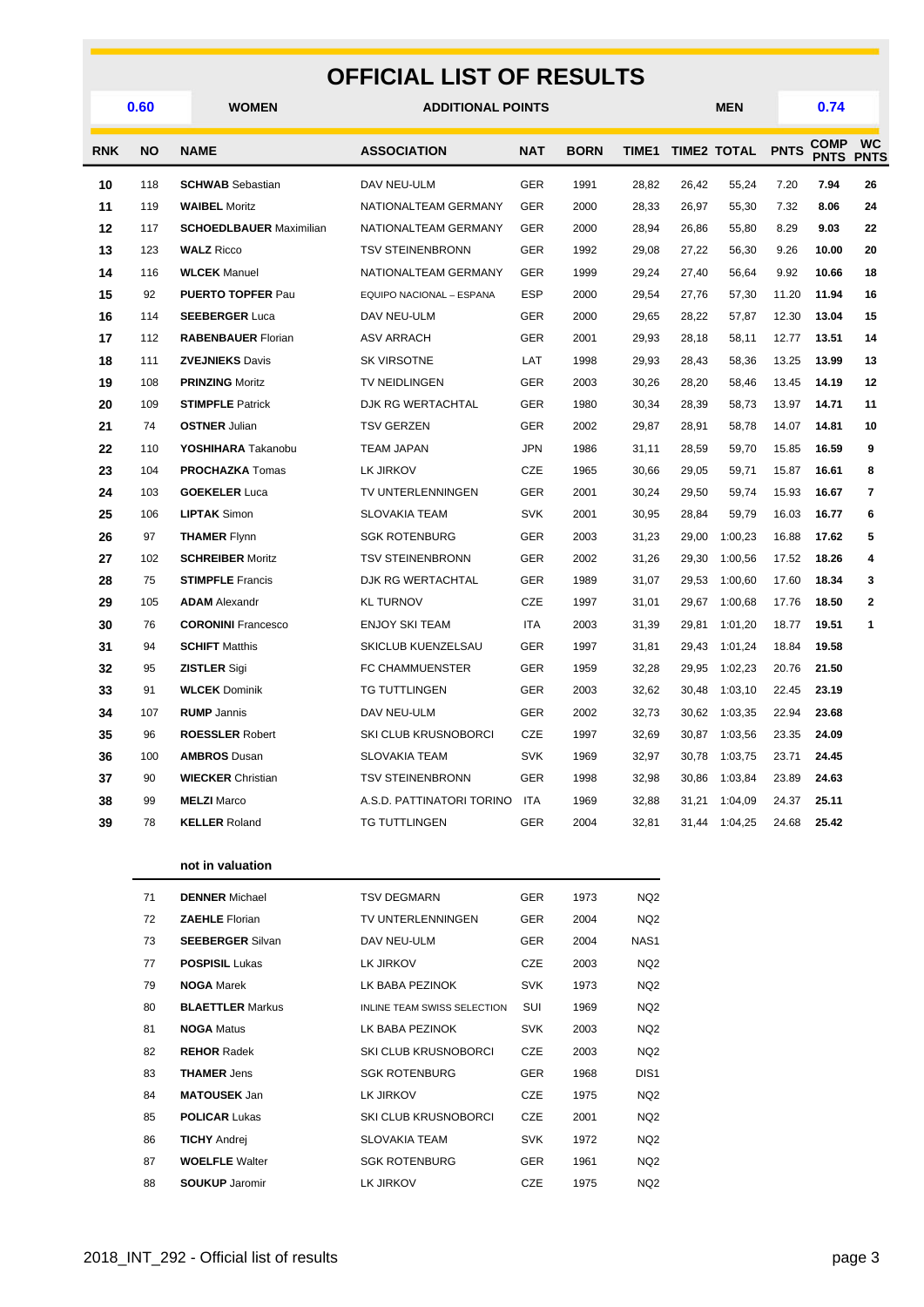|            | <b>OFFICIAL LIST OF RESULTS</b> |                        |                             |            |             |                  |             |                            |                          |  |  |  |
|------------|---------------------------------|------------------------|-----------------------------|------------|-------------|------------------|-------------|----------------------------|--------------------------|--|--|--|
|            | 0.60                            | <b>WOMEN</b>           | <b>ADDITIONAL POINTS</b>    |            |             |                  | <b>MEN</b>  | 0.74                       |                          |  |  |  |
| <b>RNK</b> | <b>NO</b>                       | <b>NAME</b>            | <b>ASSOCIATION</b>          | <b>NAT</b> | <b>BORN</b> | TIME1            | TIME2 TOTAL | <b>COMP</b><br><b>PNTS</b> | <b>WC</b><br><b>PNTS</b> |  |  |  |
|            | 89                              | <b>DURST Lars</b>      | <b>TSV STEINENBRONN</b>     | <b>GER</b> | 2004        | NQ <sub>2</sub>  |             |                            |                          |  |  |  |
|            | 93                              | <b>KRYDL</b> Jindrich  | SKI CLUB KRUSNOBORCI        | <b>CZE</b> | 1960        | NQ <sub>2</sub>  |             |                            |                          |  |  |  |
|            | 98                              | <b>STEHLIK</b> Voitech | <b>SKI CLUB KRUSNOBORCI</b> | <b>CZE</b> | 1998        | NAS <sub>1</sub> |             |                            |                          |  |  |  |
|            | 101                             | <b>MRACNA</b> Tomas    | SKI KLUB JUNIOR BRNO        | <b>CZE</b> | 1994        | NAS <sub>1</sub> |             |                            |                          |  |  |  |
|            | 115                             | <b>MAURER Marinus</b>  | DAV NEU-ULM                 | <b>GER</b> | 2001        | DIS <sub>2</sub> |             |                            |                          |  |  |  |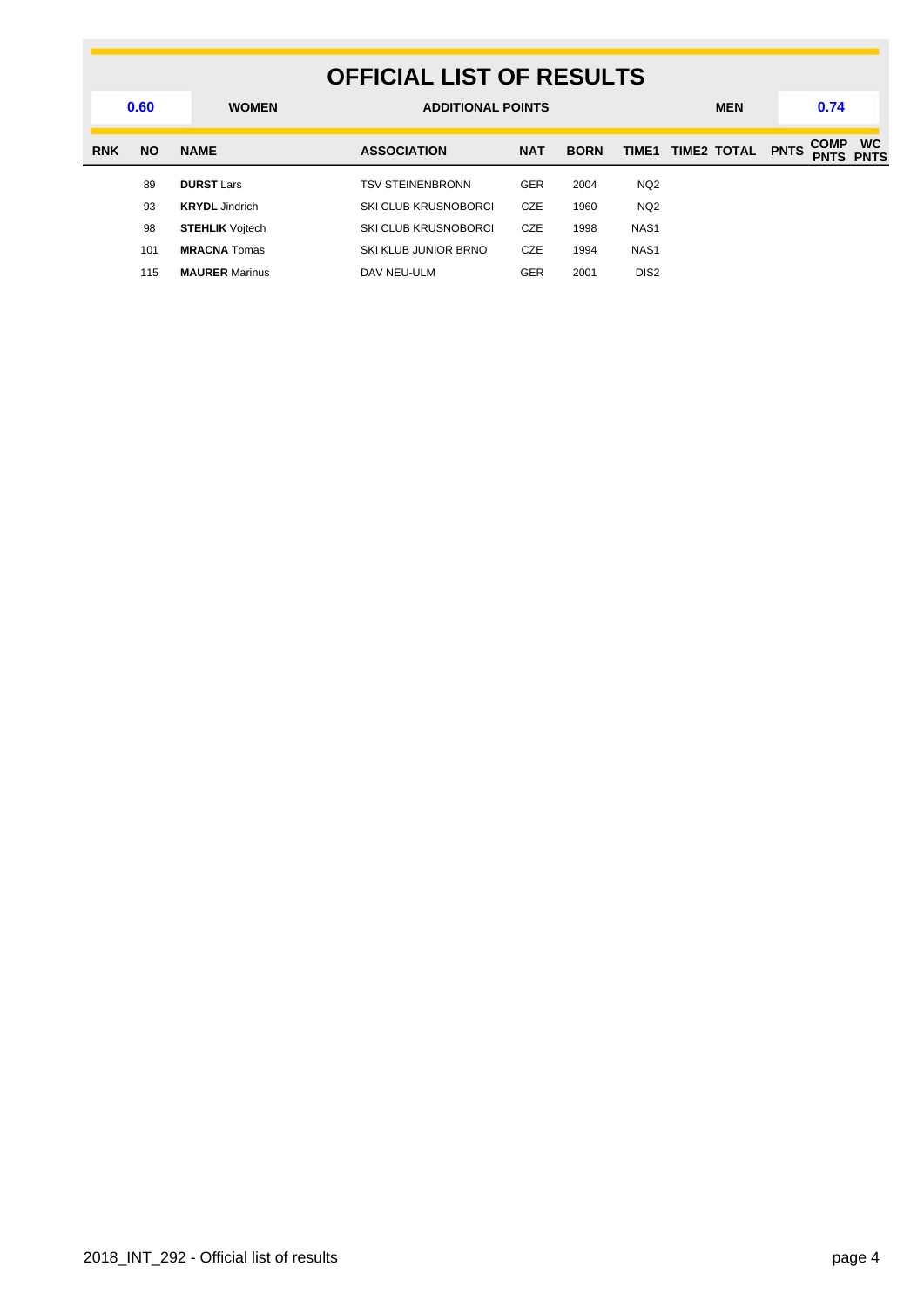### **ASSESS ADDITIONAL POINTS - WOMEN WOMEN ADDITIONAL POINTS MEN 0.60 0.74 RNK TIME CODE NAME NAT BORN RACEPNT LISTPNT BEST 5** 57,91 GER0181W SING Mona GER 1991 0.00 0.67 **0.67** 58,79 GER0003W WITTMANN Claudia GER 1992 1.52 0.15 **0.15** 59,24 GER0347W SEITZ Marina GER 1995 2.30 0.87 **0.87** 59,27 CZE0002W KUDELASKOVA Gabriela CZE 1991 2.35 1.88 59,28 GER0223W BERTSCH Ulrike GER 1997 2.37 3.90 59,38 GER0005W SCHMOHL Manuela GER 1990 2.54 1.33 **1.33** 59,43 GER0122W VEIT Alessandra **GER** 1995 2.62 1.57 59,50 GER0096W WANZKE Ann-Krystina GER 1988 2.75 0.00 **0.00** 59,54 GER0126W BOERSIG Elea GER 1999 2.81 2.11 59,80 SVK0004W KESELA Lenka **SVK** 1998 3.26 5.94

**3.02**

**Calculation additional points: 3.02 : 5 = 0.60**